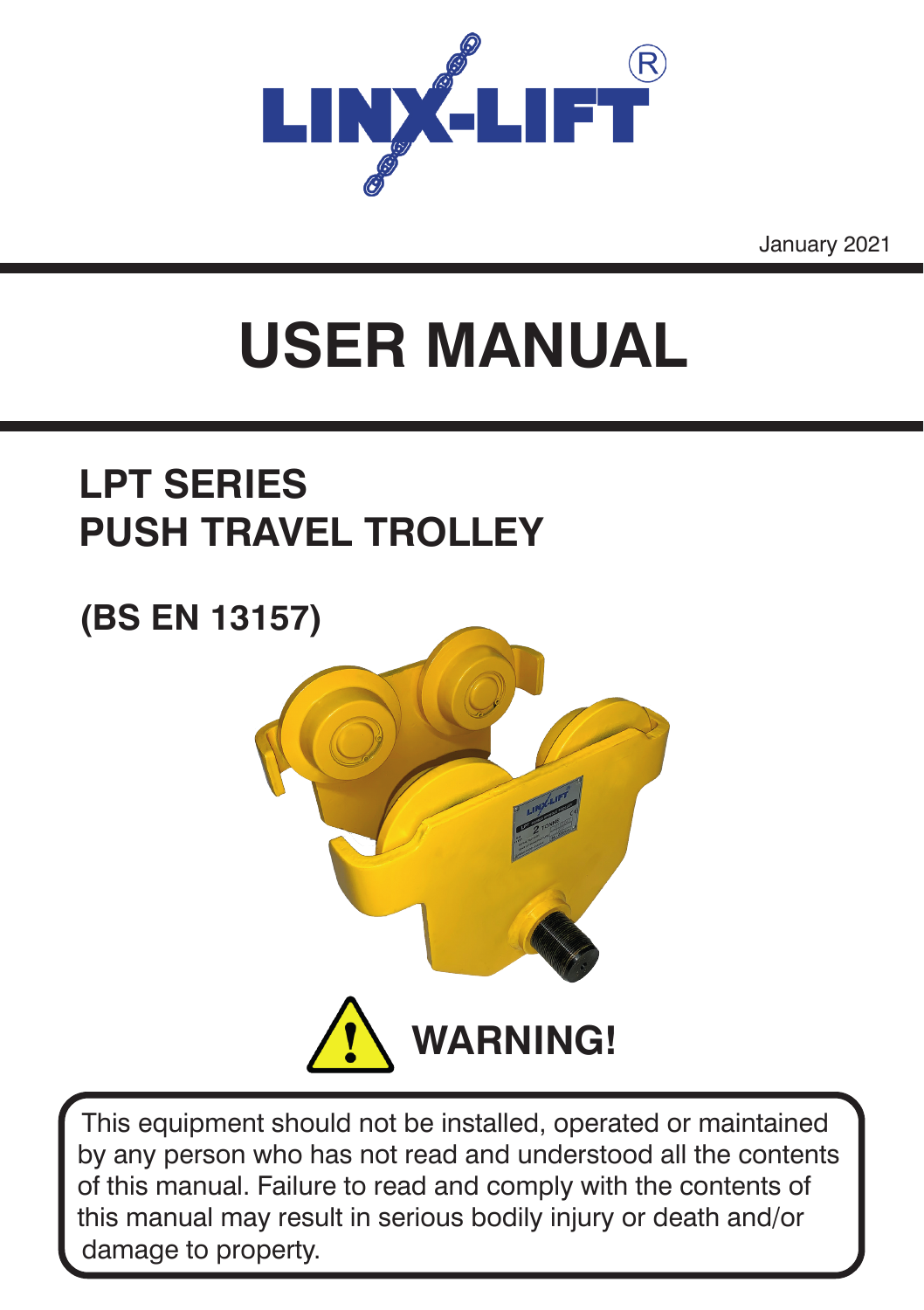#### **1. GENERAL**

This user manual provides important information for all personnel involved with the safe installation, operation and proper maintenance of this product.

When using any trolley there are different kinds of risks that you may encounter which could result in personal injury or damage to property. It is therefore imperative that anyone involved in the installation, maintenance or operation of the trolley is familiar with the contents of this user manual and follows the guidance set out in it.

#### **2. SAFE OPERATION INSTRUCTIONS**

- 1. The trolley should be inspected for wear or damage prior to assembly and installation.
- 2. NEVER use a trolley that is found to be defective in any way.
- 3. Only ever attach a hoist with a rated capacity equal to or less than the capacity of the trolley.
- 4. Only operate a trolley when the load is centred under it. Do not pull the trolley sideways.
- 5. Ensure that the load path is clear prior to moving the trolley. Never lift a load over people!
- 6. Avoid collision or bumping of the trolley.
- 7. Ensure that stops are securely installed at both ends of the beam prior to operation of the trolley.
- 8. Do not swing a suspended load.
- 9. Do not modify the trolley in any way.

#### **3. TECHNICAL SPECIFICATION**





| l Model                   |   | <b>LPT-0.5T</b> | LPT-1T      | LPT-2T      | LPT-3T      | LPT-5T      |
|---------------------------|---|-----------------|-------------|-------------|-------------|-------------|
| Capacity (t)              |   | 0.5             |             | 2           | 3           | 5           |
| Proof load (t)            |   | 0.625           | 1.25        | 2.5         | 3.75        | 6.25        |
| Beam flange width (mm)    |   | 55-220          | 58-220      | 66-220      | 74-220      | 90-220      |
| Dimensions (mm)           | A | 285             | 300         | 300         | 328         | 354         |
|                           | B | 198             | 238         | 277         | 324         | 373         |
|                           | C | 158             | 183         | 208         | 249         | 296.5       |
|                           | D | 12.5            | 17          | 20          | 26          | 28          |
|                           | E | 40              | 31          | 31          | 31          | 40          |
|                           | F | $\approx 3$     | $\approx 3$ | $\approx 3$ | $\approx 3$ | $\approx 5$ |
|                           | G | 25              | 29          | 36          | 46          | 52          |
| Min. radius for curve (m) |   | 0.5             | 0.7         | 0.9         | 1.2         |             |
| Weight (kg)               |   | 5               | 8.8         | 14          | 23          | 40          |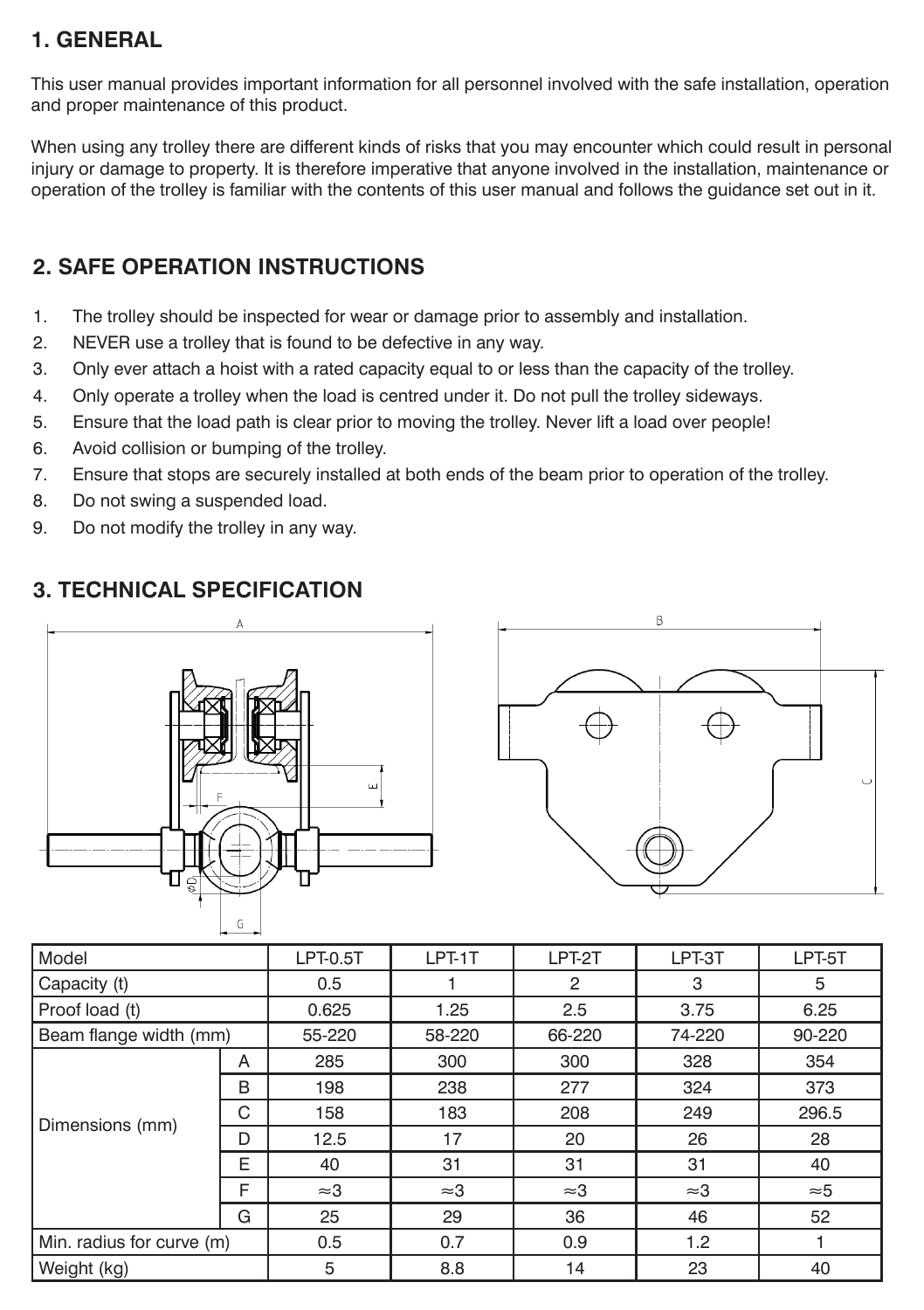#### **4. EXPLODED VIEW DRAWING**



|   | Two wheel side plate | 5 | Bearing ring             |
|---|----------------------|---|--------------------------|
|   | Wheel                |   | <b>Circlip</b>           |
| 3 | Bearing              |   | Threaded load bar (axle) |
|   | Axle ring            |   |                          |

#### **5. INSTALLATION**

- 1. Measure the width of the beam flange.
- 2. Turn the threaded load bar to adjust the width of the trolley accordingly.
- 3. Ensure that a side clearance of between 3-5mm is maintained between the wheel flange and runway beam.

#### **6. MAINTENANCE**

- 1. Check the function of the trolley prior to use.
- 2. In the event that any defective parts are found, remove the trolley from service immediately.
- 3. Defective parts should be replaced with genuine items only.
- 4. See the table below for standard periodic maintenance:

| <b>Items</b>  | <b>Method</b>  | <b>Rejection Criteria</b>                                                                                                                           | Remedy  |
|---------------|----------------|-----------------------------------------------------------------------------------------------------------------------------------------------------|---------|
| <b>Plates</b> | Check visually | Check the plates for<br>wear and tear, cracks or<br>deformation                                                                                     | Replace |
| Axle          | Measure        | Capacity<br>$D$ (mm)<br><b>Discard</b><br>0.5t<br>$\leq 11$<br>$\leq 15$<br>1 <sup>t</sup><br>2t<br>$\leq 18$<br>3t<br>$\leq$ 23<br>5t<br>$\leq$ 25 | Replace |
|               | Check visually | Check the axle for wear<br>and tear, cracks or<br>deformation                                                                                       | Replace |